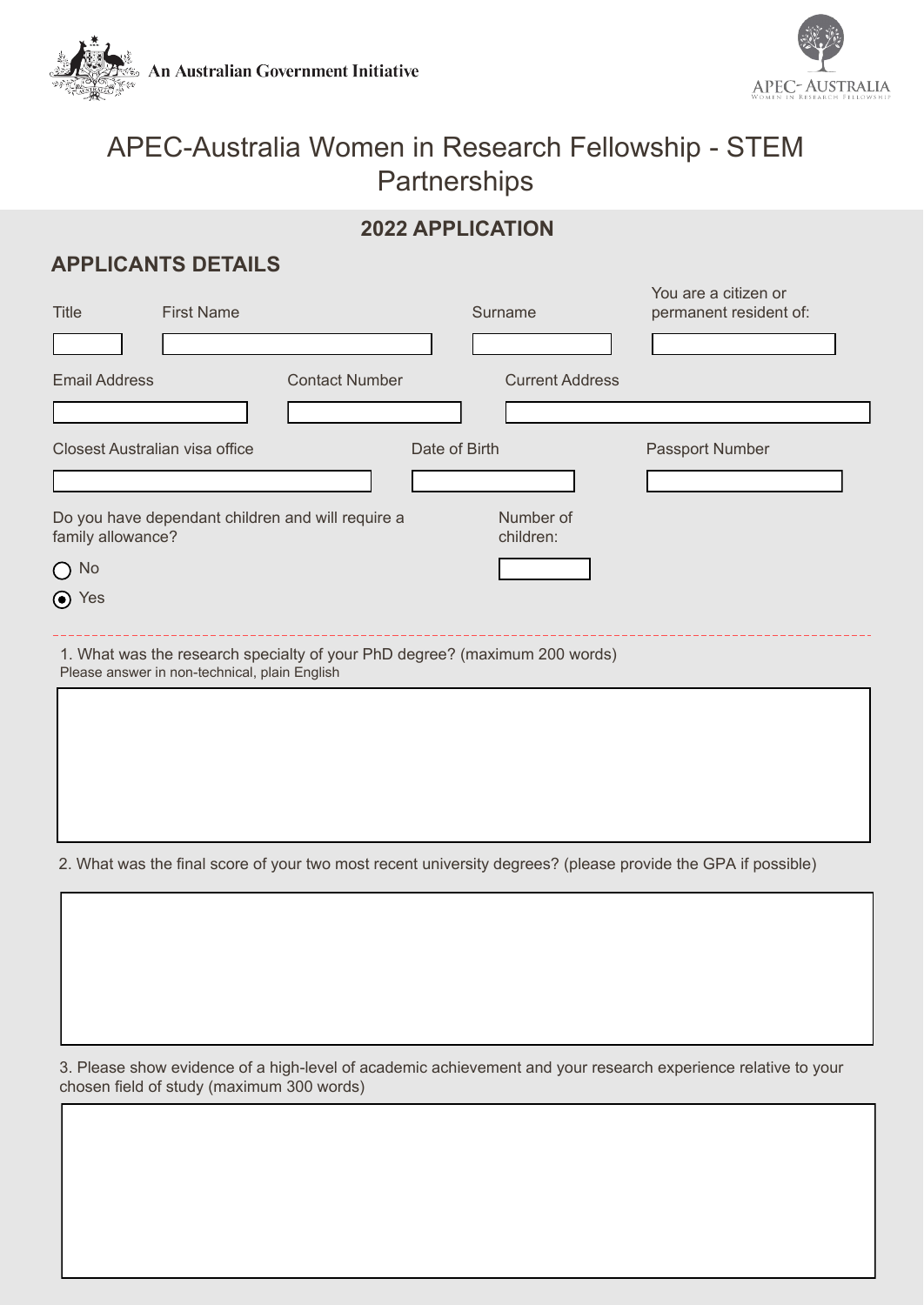#### 4. Please provide a well-defined research program proposal with anticipated outcomes (maximum 500 words)

5. Which Australian academic institution/organisation has agreed to host you if successful?

6. Please provide your proposed start and end dates (Note: All fellowships must begin and end in Australia. Any field work (if applicable), must be undertaken prior to the start of the fellowship in Australia.)

*7.* Please provide detail of the facilities that you expect your project will require

*8.* Please provide detail of the materials that you expect your project will require (e.g. Online access to academic journals, specific equipment and/or chemicals, their quantities and their estimated costs)

*9.* If successful, do you agree to work with your supervisor to create a detailed project outline before you commence your fellowship featuring KPIs and milestones? (These will need to be achieved and signed off by your supervisor to receive the final payment of your fellowship)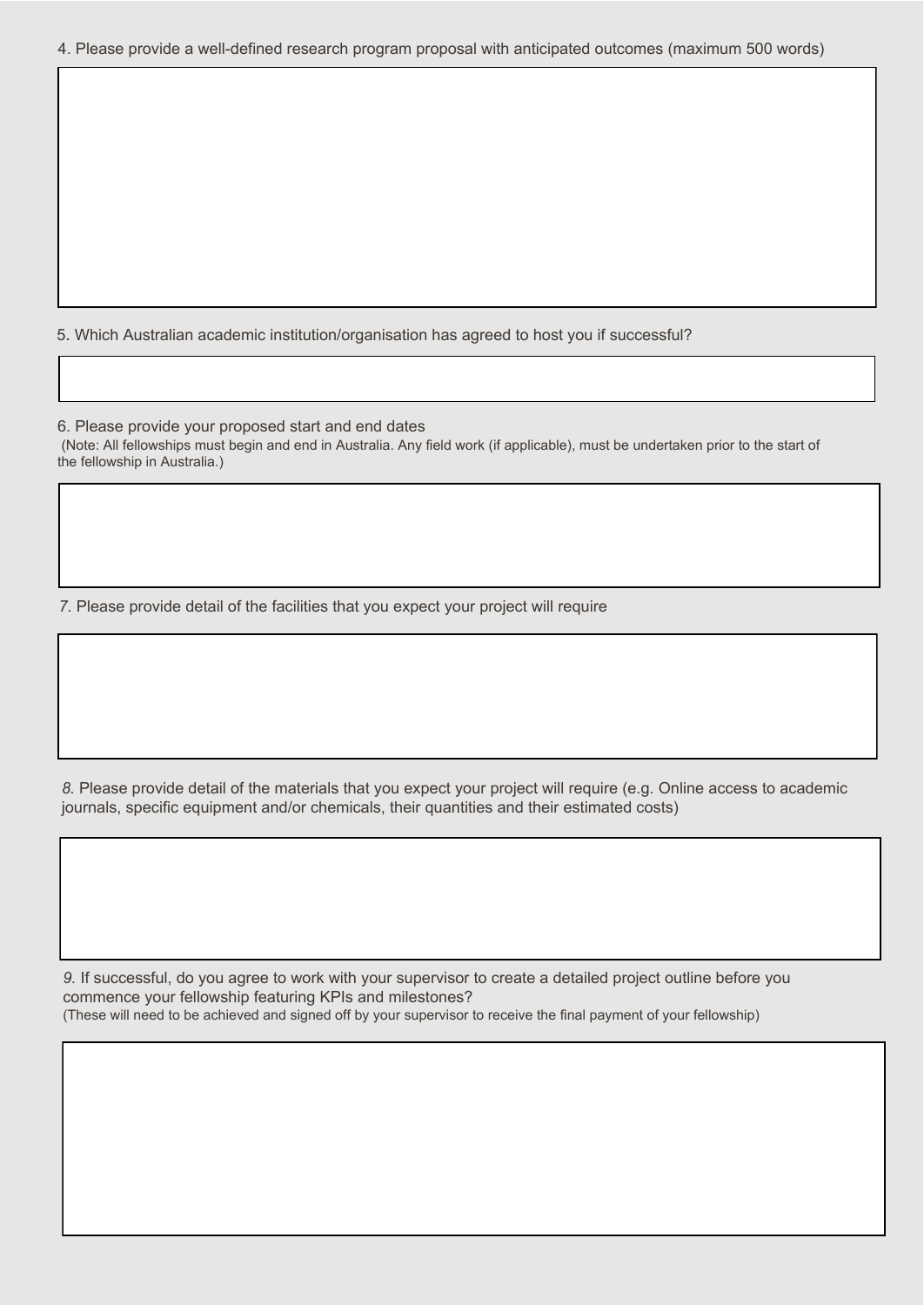10. Please provide details of your sponsor

| <b>Supervisor Name</b>                                                                                                                                                                                                                                     | <b>Supervisor Position</b>                      |  |  |  |  |  |
|------------------------------------------------------------------------------------------------------------------------------------------------------------------------------------------------------------------------------------------------------------|-------------------------------------------------|--|--|--|--|--|
|                                                                                                                                                                                                                                                            |                                                 |  |  |  |  |  |
|                                                                                                                                                                                                                                                            |                                                 |  |  |  |  |  |
| <b>Supervisor Email</b>                                                                                                                                                                                                                                    | <b>Supervisor Phone Number</b>                  |  |  |  |  |  |
|                                                                                                                                                                                                                                                            |                                                 |  |  |  |  |  |
| 11. Please detail how this international research opportunity will benefit Australia and foster ongoing<br>collaboration and cooperation between Australia and your home economy (maximum 200 words)                                                       |                                                 |  |  |  |  |  |
|                                                                                                                                                                                                                                                            |                                                 |  |  |  |  |  |
| 12. How will this fellowship encourage development of new ideas in cutting-edge STEM disciplines, which<br>will benefit your home economies' research outputs? (maximum 200 words)                                                                         |                                                 |  |  |  |  |  |
|                                                                                                                                                                                                                                                            |                                                 |  |  |  |  |  |
| 13. Please detail how the international research would further your academic and/or professional career. If<br>relevant, include details of any barriers you have previously faced in pursuing international research<br>opportunities (maximum 200 words) |                                                 |  |  |  |  |  |
|                                                                                                                                                                                                                                                            |                                                 |  |  |  |  |  |
| <b>REFEREE 1 CONTACT DETAILS</b>                                                                                                                                                                                                                           |                                                 |  |  |  |  |  |
| <b>Title</b><br><b>First Name</b>                                                                                                                                                                                                                          | <b>Last Name</b><br>Relationship with applicant |  |  |  |  |  |
|                                                                                                                                                                                                                                                            |                                                 |  |  |  |  |  |
| <b>Phone Number</b><br>Email                                                                                                                                                                                                                               |                                                 |  |  |  |  |  |
|                                                                                                                                                                                                                                                            | Referee 1 letter attached                       |  |  |  |  |  |
|                                                                                                                                                                                                                                                            |                                                 |  |  |  |  |  |
| Position                                                                                                                                                                                                                                                   | Organisation                                    |  |  |  |  |  |
|                                                                                                                                                                                                                                                            |                                                 |  |  |  |  |  |
| <b>REFEREE 2 CONTACT DETAILS</b>                                                                                                                                                                                                                           |                                                 |  |  |  |  |  |
| <b>First Name</b><br><b>Title</b>                                                                                                                                                                                                                          | <b>Last Name</b><br>Relationship with applicant |  |  |  |  |  |
|                                                                                                                                                                                                                                                            |                                                 |  |  |  |  |  |
| <b>Phone Number</b><br>Email                                                                                                                                                                                                                               |                                                 |  |  |  |  |  |

Referee 2 letter attached

Position **Provides and Contract Contract Contract Contract Contract Contract Contract Contract Contract Contract Contract Contract Contract Contract Contract Contract Contract Contract Contract Contract Contract Contract C**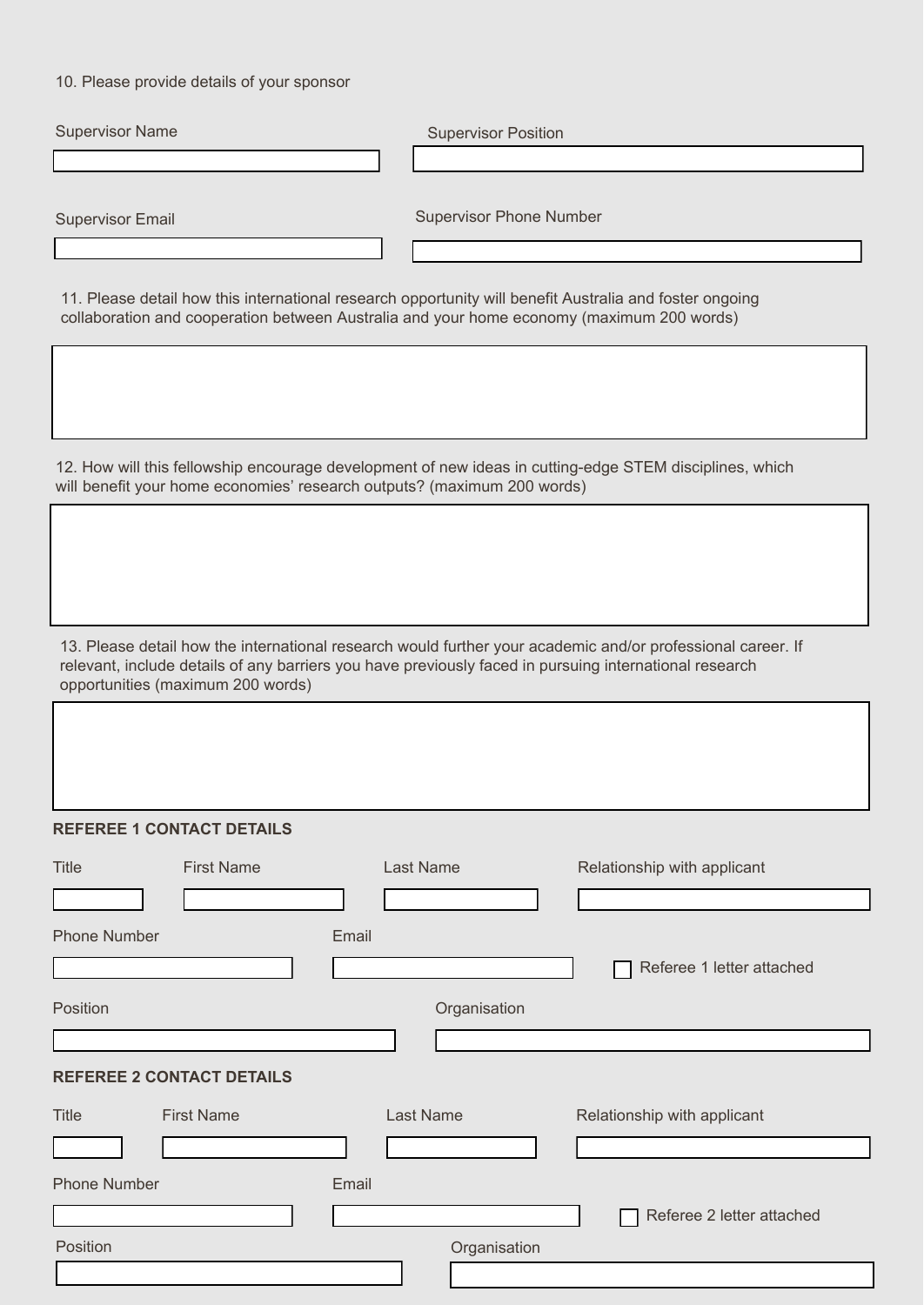Applicants please note that applications for the 2022 APEC-Australia Women in Research Fellowship will close at **5:00 PM 31 May 2022** Melbourne time (AEST).

Only applications containing all required supporting documentation will be assessed.

Please include:

- 1. Applicant Support Form by nominated Australian academic institution/organisation
- 2. An English translation if this original document is not in English
- 3. Certified copy of citizenship/ permanent residency
- 4. Certified copy of academic transcripts
- 5. Two referee letters (from referees listed above)
- 6. Research CV and list of publications
- 7. Current passport copy (minimum 1-year validity)

Please send this application form and all supporting documents to info@apec.org.au

If you have any queries please contact info@apec.org.au

Please note that we will e-mail all successful and unsuccessful applicants regarding the outcome of their application by **28 June 2022.**

### **Privacy Notice**

### *Privacy Act 1988*

This fellowship is bound by the provisions of the *Privacy Act 1988* (Privacy Act). Schedule 1 of the Privacy Act outlines the Australian Privacy Principles (APPs), which prescribe the rules for handling personal information, including sensitive information.

Personal information is defined by section 6 of the Privacy Act as: "information or an opinion about an identified individual, or an individual who is reasonably identifiable:

- (a) whether the information or opinion is true or not, and
- (b) whether the information or opinion is recorded in a material form or not."

Without collecting your personal information the Australian APEC Study Centre will not be able to process your application. Your Personal information (including sensitive information) provided in relation to applications under the APEC-Australia Women in Research Fellowship will only be used for the following purposes ('the purposes'):

#### • assessing applications

• administering the 2022 Australia-APEC Women in Research Fellowship

• promoting the Australia-APEC Women in Research Fellowship, including in promotional material, information and publications in hardcopy and/or on the internet, and

• congratulating and/or inviting successful recipients to functions and events held in Australia and overseas.